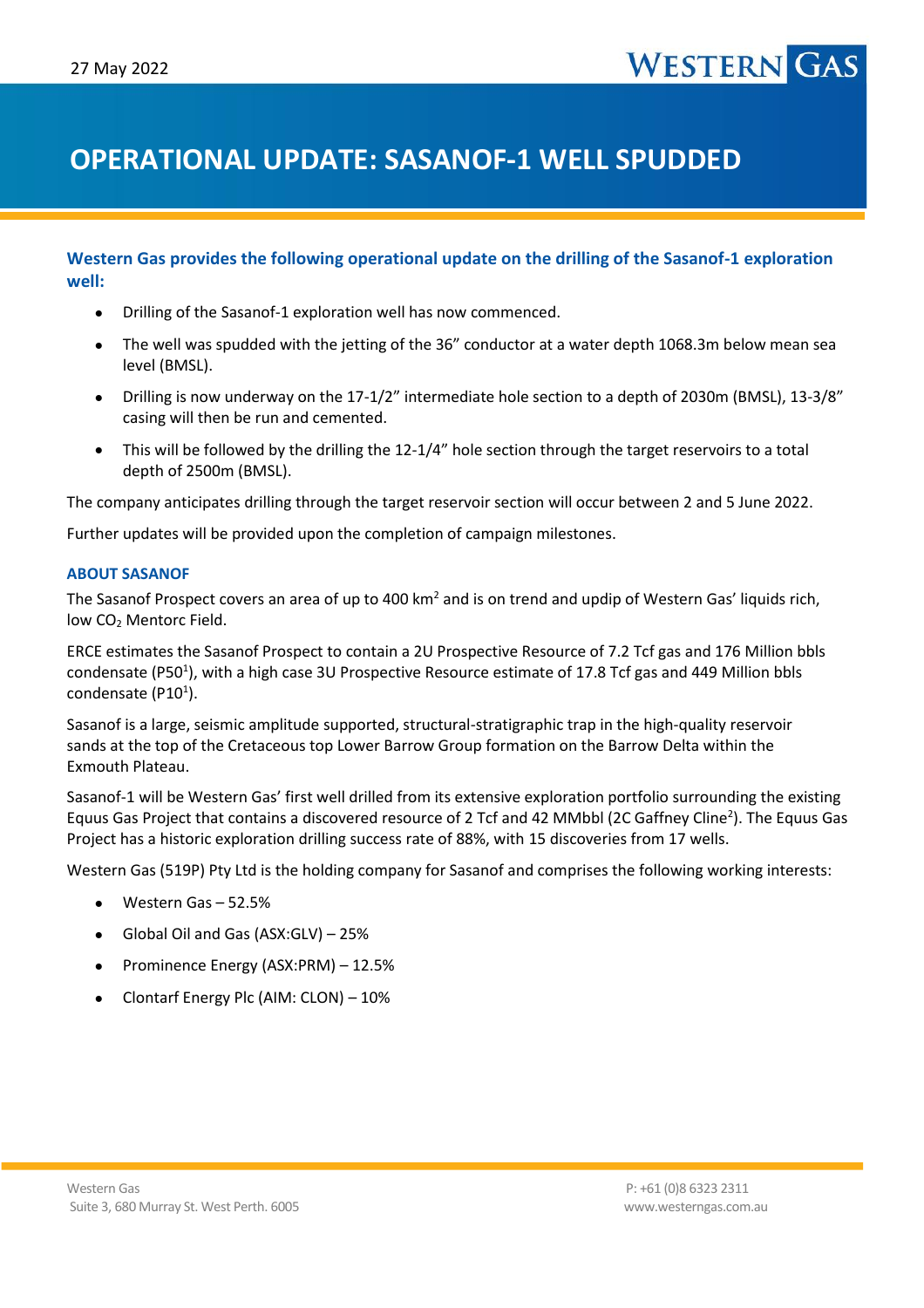#### **ABOUT WESTERN GAS**

Western Gas is a Western Australian company focused on exploring and accelerating development of our strategic resource position in the heart of the North West Shelf, Australia's premier production basin. Our strategy is focussed on adding significant value to our portfolio through high impact exploration drilling and maturing our Equus Gas Project to meet growing domestic and export gas demand.

#### **NOTES**

#### **Qualified Petroleum Reserves and Resources Estimator Statement**

**Note 1** - The Sasanof undiscovered resources figures in this announcement are based on an Independent Assessment of Hydrocarbon Volumes for the Sasanof Prospect, Western Australia completed by ERC Equipoise Ltd in August 2021.

#### **CONTACTS**

#### **INVESTORS**

**Andrew Leibovitch** +61 417 981 817 [aleibovitch@westerngas.com.au](mailto:aleibovitch@westerngas.com.au) **Will Barker** +61 417 449 501 [wbarker@westerngas.com.au](mailto:wbarker@westerngas.com.au)

#### **MEDIA**

**Chris Manly** + 61 0434 308 552 [chris@platformcommunications.com.au](mailto:chris@platformcommunications.com.au)  **For more information visit [www.westerngas.com.au](http://www.westerngas.com.au/) /company/westerngas/**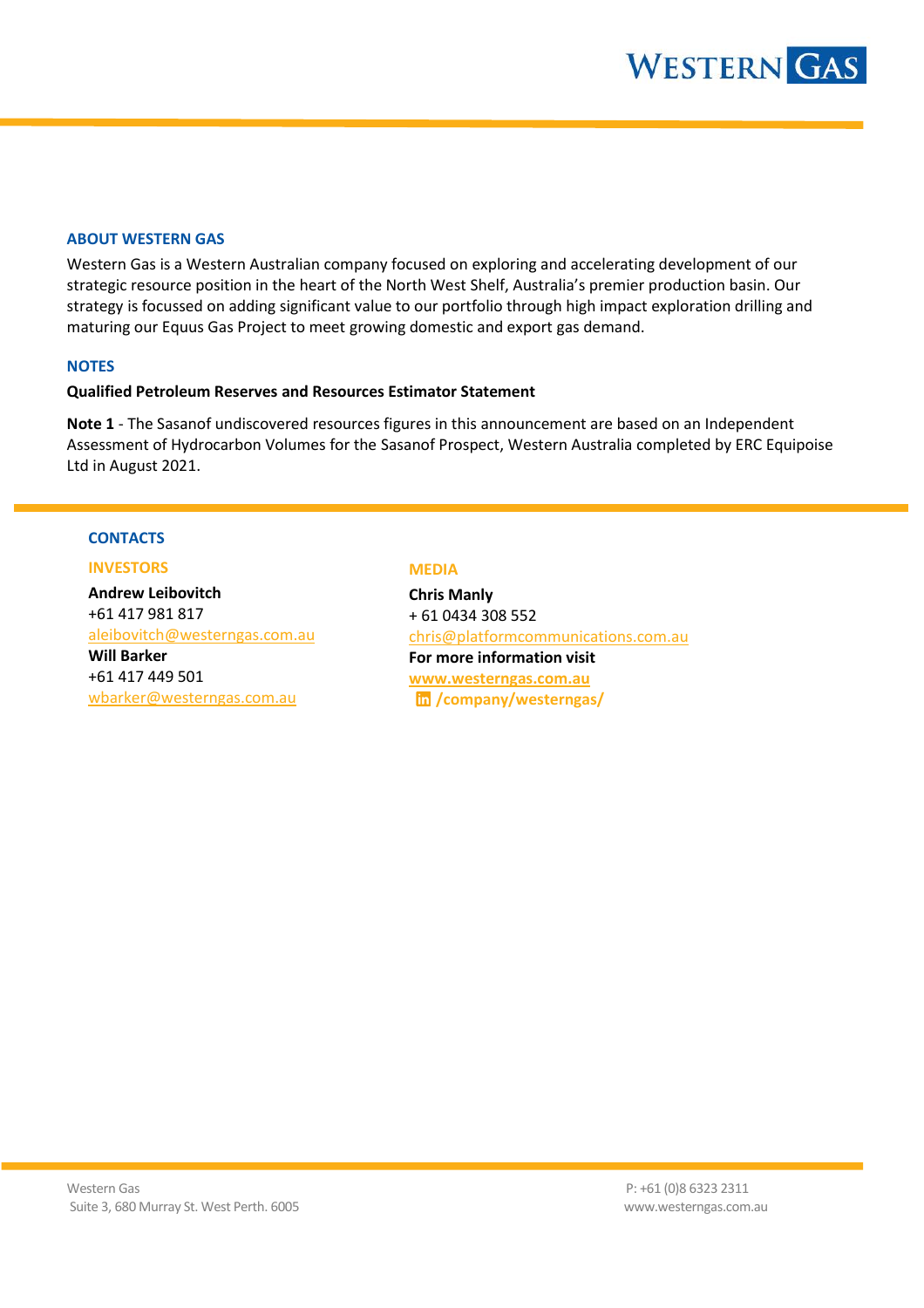# WESTERN GAS



*Valaris MS-1 on location for drilling of Sasanof-1*



*Crew on rig floor of the Valaris MS-1 constructing the bottom hole assembly for drilling of Sasanof-1*



*36" Conductor and mudmat being made up prior to deployment.*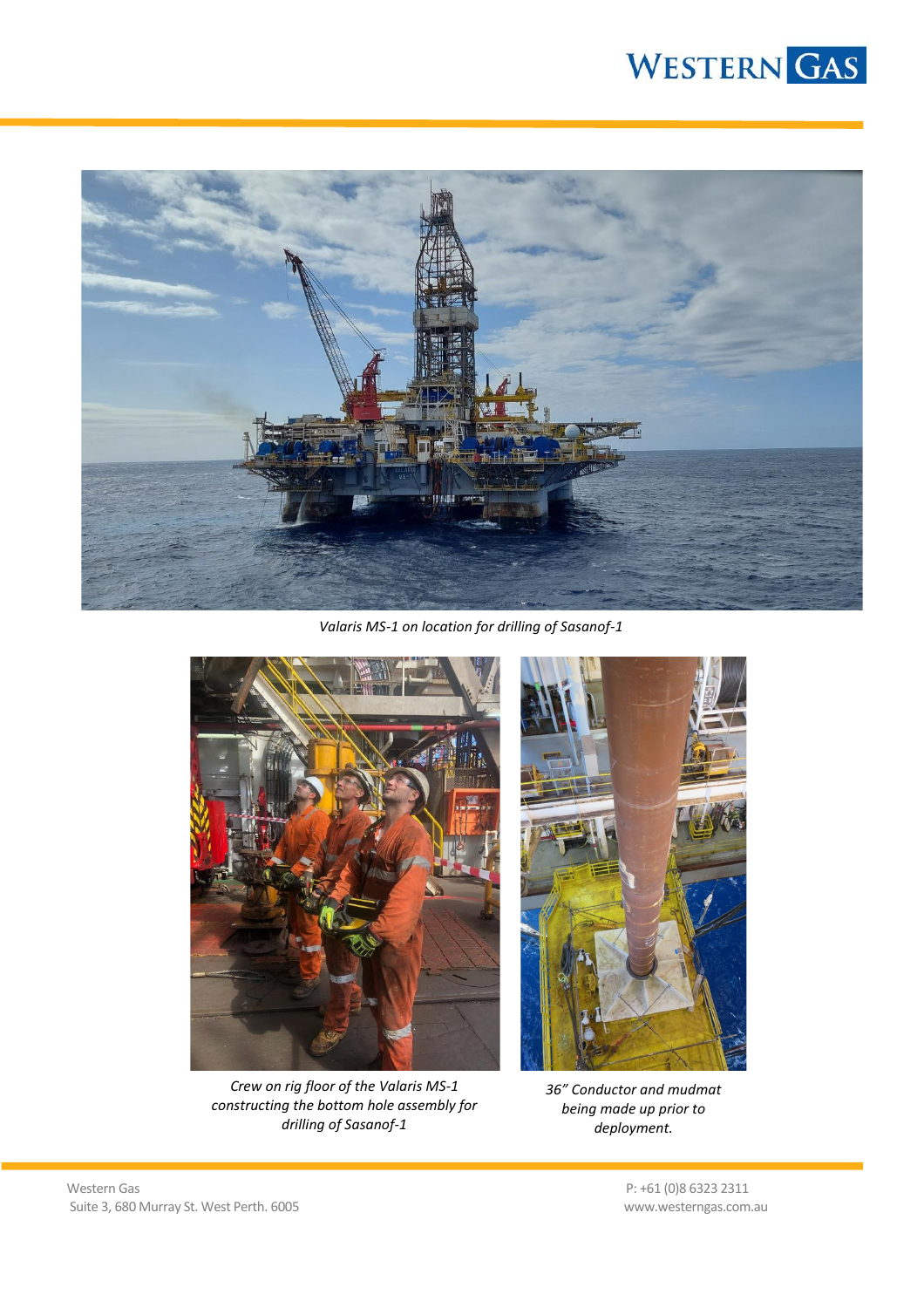



*Drilling location marked on sea floor prior to spud by ROV.*



*Installation of the bottom hole drilling assembly within the well head housing on the mudmat.*



*Downhole drilling assembly…*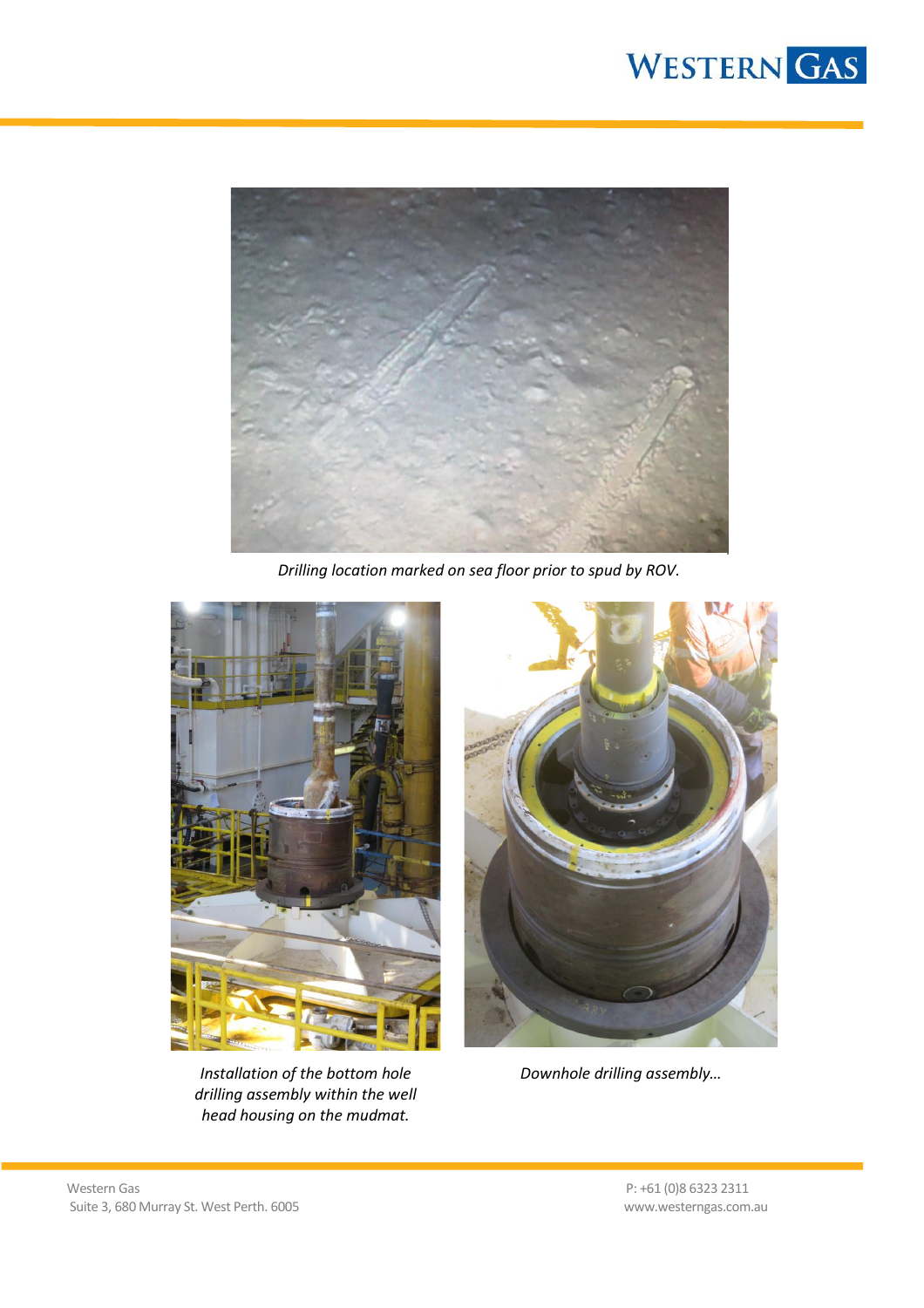

*Sasanof-1 Drilling Schematic*